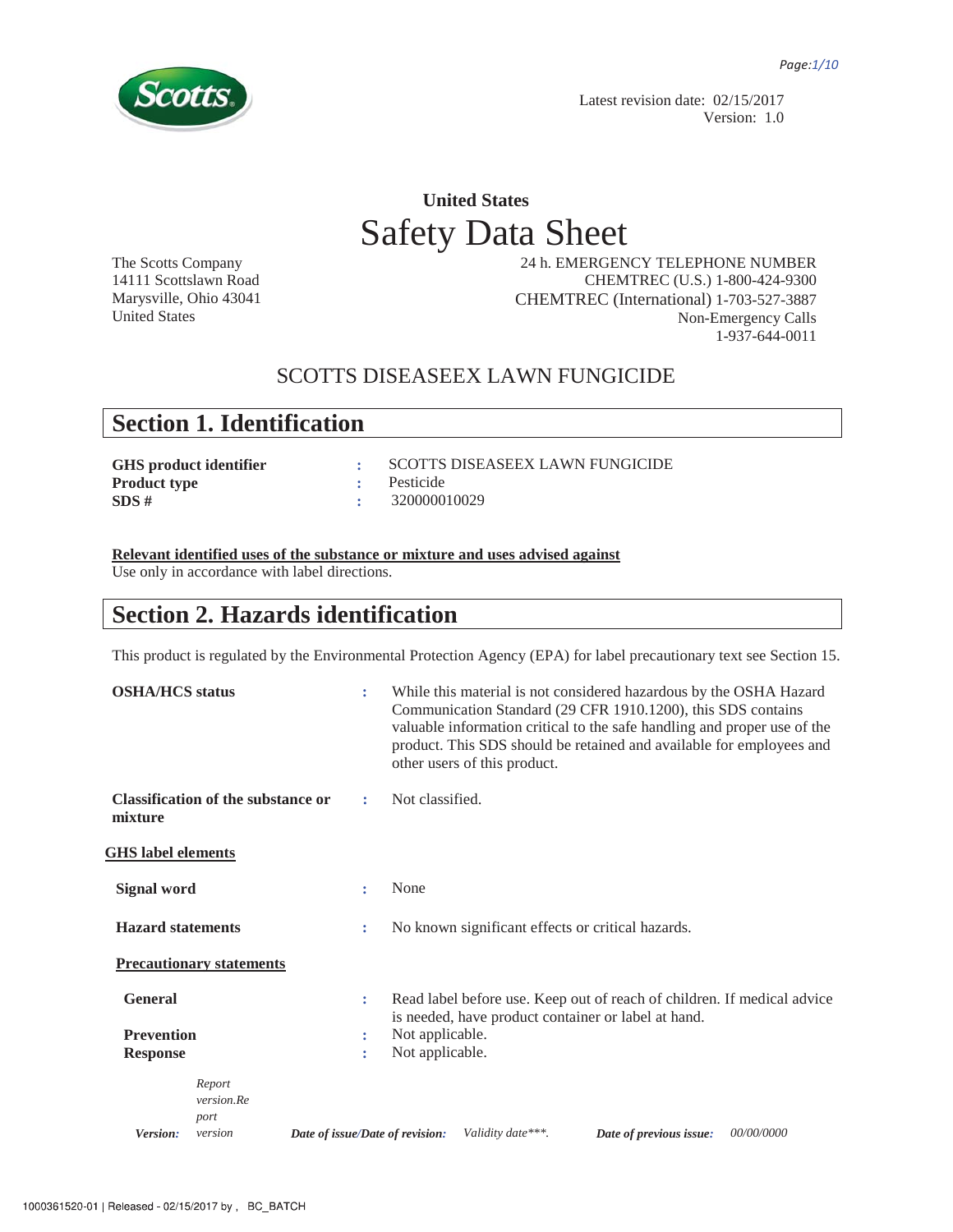| <b>Storage</b>                   | Not applicable. |
|----------------------------------|-----------------|
| <b>Disposal</b>                  | Not applicable. |
| Supplemental label elements      | None known.     |
| Hazards not otherwise classified | None known.     |

## **Section 3. Composition/information on ingredients**

| Substance/mixture             | Mixture          |
|-------------------------------|------------------|
| <b>Chemical name</b>          | : Not available. |
| Other means of identification | Not available.   |

| Ingredient name               |                          | CAS number        |
|-------------------------------|--------------------------|-------------------|
| 1,3-Dioxolan-2-one, 4-methyl- | $\overline{\phantom{0}}$ | $108 - ?$<br>-32- |

Any concentration shown as a range is to protect confidentiality or is due to batch variation.

**There are no additional ingredients present which, within the current knowledge of the supplier and in the concentrations applicable, are classified as hazardous to health or the environment and hence require reporting in this section.** 

**Occupational exposure limits, if available, are listed in Section 8.**

### **Section 4. First aid measures**

### **Description of necessary first aid measures**

| Eye contact         |   | Immediately flush eyes with plenty of water, occasionally lifting the<br>upper and lower eyelids. Check for and remove any contact lenses.<br>Get medical attention if irritation occurs. |
|---------------------|---|-------------------------------------------------------------------------------------------------------------------------------------------------------------------------------------------|
| <b>Inhalation</b>   | ÷ | Remove victim to fresh air and keep at rest in a position comfortable                                                                                                                     |
|                     |   | for breathing. Get medical attention if symptoms occur.                                                                                                                                   |
| <b>Skin contact</b> | ÷ | Flush contaminated skin with plenty of water. Remove contaminated                                                                                                                         |
|                     |   | clothing and shoes. Get medical attention if symptoms occur.                                                                                                                              |
| <b>Ingestion</b>    | ÷ | Wash out mouth with water. If material has been swallowed and the                                                                                                                         |
|                     |   | exposed person is conscious, give small quantities of water to drink.                                                                                                                     |
|                     |   | Do not induce vomiting unless directed to do so by medical personnel.                                                                                                                     |
|                     |   | Get medical attention if symptoms occur.                                                                                                                                                  |

### **Most important symptoms/effects, acute and delayed**

### **Potential acute health effects**

| Eve contact         | No known significant effects or critical hazards. |
|---------------------|---------------------------------------------------|
| <b>Inhalation</b>   | No known significant effects or critical hazards. |
| <b>Skin contact</b> | No known significant effects or critical hazards. |
| <b>Ingestion</b>    | No known significant effects or critical hazards. |

### **Over-exposure signs/symptoms**

|                 | Report     |
|-----------------|------------|
|                 | version.Re |
|                 | port       |
| <b>Version:</b> | version    |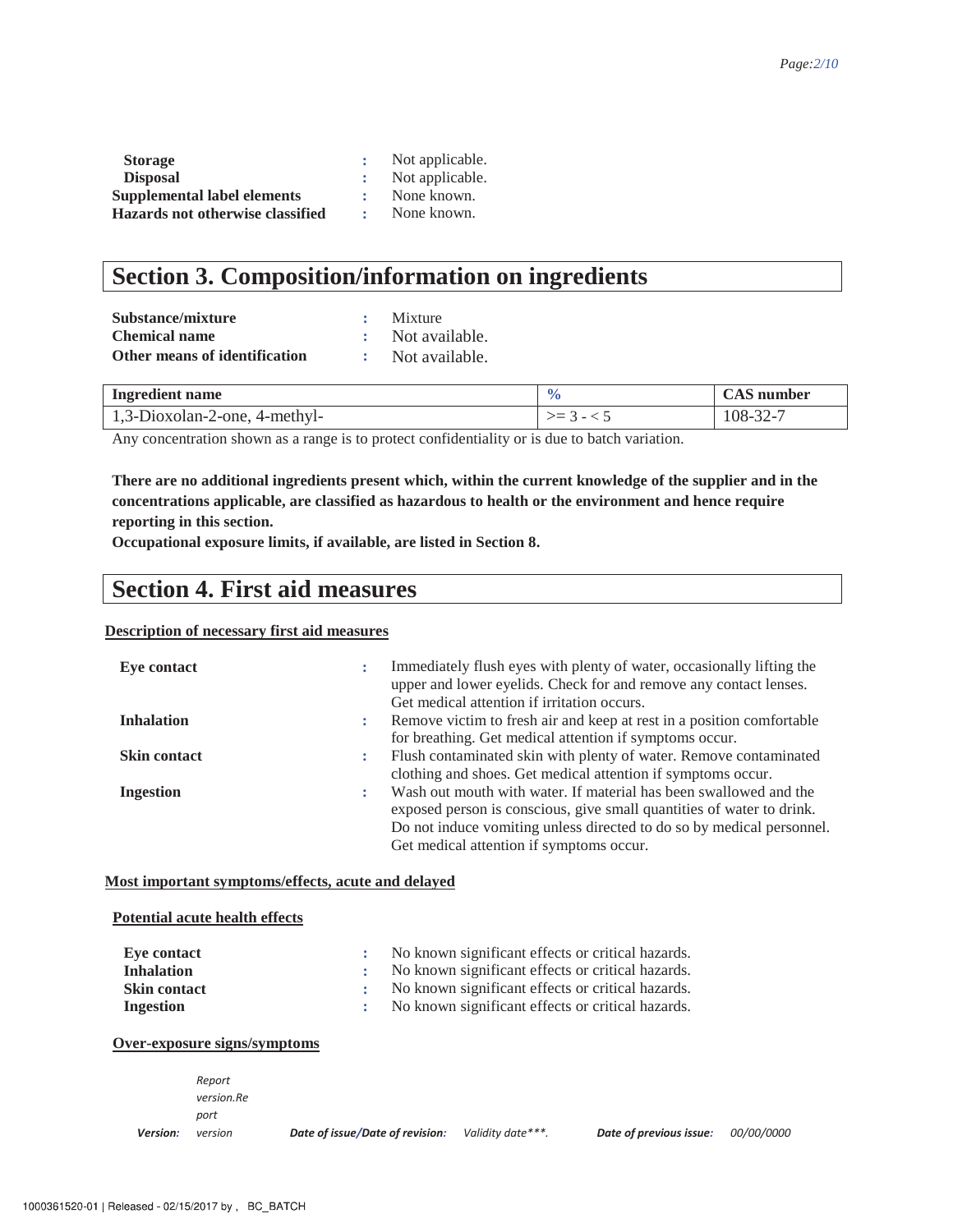| <b>Eve contact</b>                | ÷                    | No specific data.                                                                                                            |
|-----------------------------------|----------------------|------------------------------------------------------------------------------------------------------------------------------|
| <b>Inhalation</b>                 | ÷                    | No specific data.                                                                                                            |
| <b>Skin contact</b>               | ÷                    | No specific data.                                                                                                            |
| <b>Ingestion</b>                  | ÷                    | No specific data.                                                                                                            |
|                                   |                      | Indication of immediate medical attention and special treatment needed, if necessary                                         |
| Notes to physician                | ÷                    | Treat symptomatically. Contact poison treatment specialist<br>immediately if large quantities have been ingested or inhaled. |
| <b>Specific treatments</b>        | ÷                    | No specific treatment.                                                                                                       |
| <b>Protection of first-aiders</b> | $\ddot{\phantom{a}}$ | No action shall be taken involving any personal risk or without                                                              |
|                                   |                      | suitable training.                                                                                                           |

**See toxicological information (Section 11)** 

# **Section 5. Fire-fighting measures**

### **Extinguishing media**

| Suitable extinguishing media<br>Unsuitable extinguishing media |   | Use an extinguishing agent suitable for the surrounding fire.<br>None known.                                                                                                                      |
|----------------------------------------------------------------|---|---------------------------------------------------------------------------------------------------------------------------------------------------------------------------------------------------|
| Specific hazards arising from the<br>chemical                  |   | No specific fire or explosion hazard.                                                                                                                                                             |
| <b>Hazardous</b> thermal<br>decomposition products             |   | Decomposition products may include the following materials:<br>carbon dioxide<br>carbon monoxide                                                                                                  |
| Special protective actions for fire-<br>fighters               |   | Promptly isolate the scene by removing all persons from the vicinity<br>of the incident if there is a fire. No action shall be taken involving any<br>personal risk or without suitable training. |
| Special protective equipment for<br>fire-fighters              | ÷ | Fire-fighters should wear appropriate protective equipment and self-<br>contained breathing apparatus (SCBA) with a full face-piece operated<br>in positive pressure mode.                        |

## **Section 6. Accidental release measures**

### **Personal precautions, protective equipment and emergency procedures**

|          | For non-emergency personnel<br>For emergency responders |                                 |                   | No action shall be taken involving any personal risk or without<br>suitable training. Evacuate surrounding areas. Keep unnecessary and<br>unprotected personnel from entering. Do not touch or walk through<br>spilled material. Put on appropriate personal protective equipment.<br>If specialised clothing is required to deal with the spillage, take note of<br>any information in Section 8 on suitable and unsuitable materials. See<br>also the information in "For non-emergency personnel". |            |
|----------|---------------------------------------------------------|---------------------------------|-------------------|-------------------------------------------------------------------------------------------------------------------------------------------------------------------------------------------------------------------------------------------------------------------------------------------------------------------------------------------------------------------------------------------------------------------------------------------------------------------------------------------------------|------------|
|          | Report<br>version.Re<br>port                            |                                 |                   |                                                                                                                                                                                                                                                                                                                                                                                                                                                                                                       |            |
| Version: | version                                                 | Date of issue/Date of revision: | Validity date***. | Date of previous issue:                                                                                                                                                                                                                                                                                                                                                                                                                                                                               | 00/00/0000 |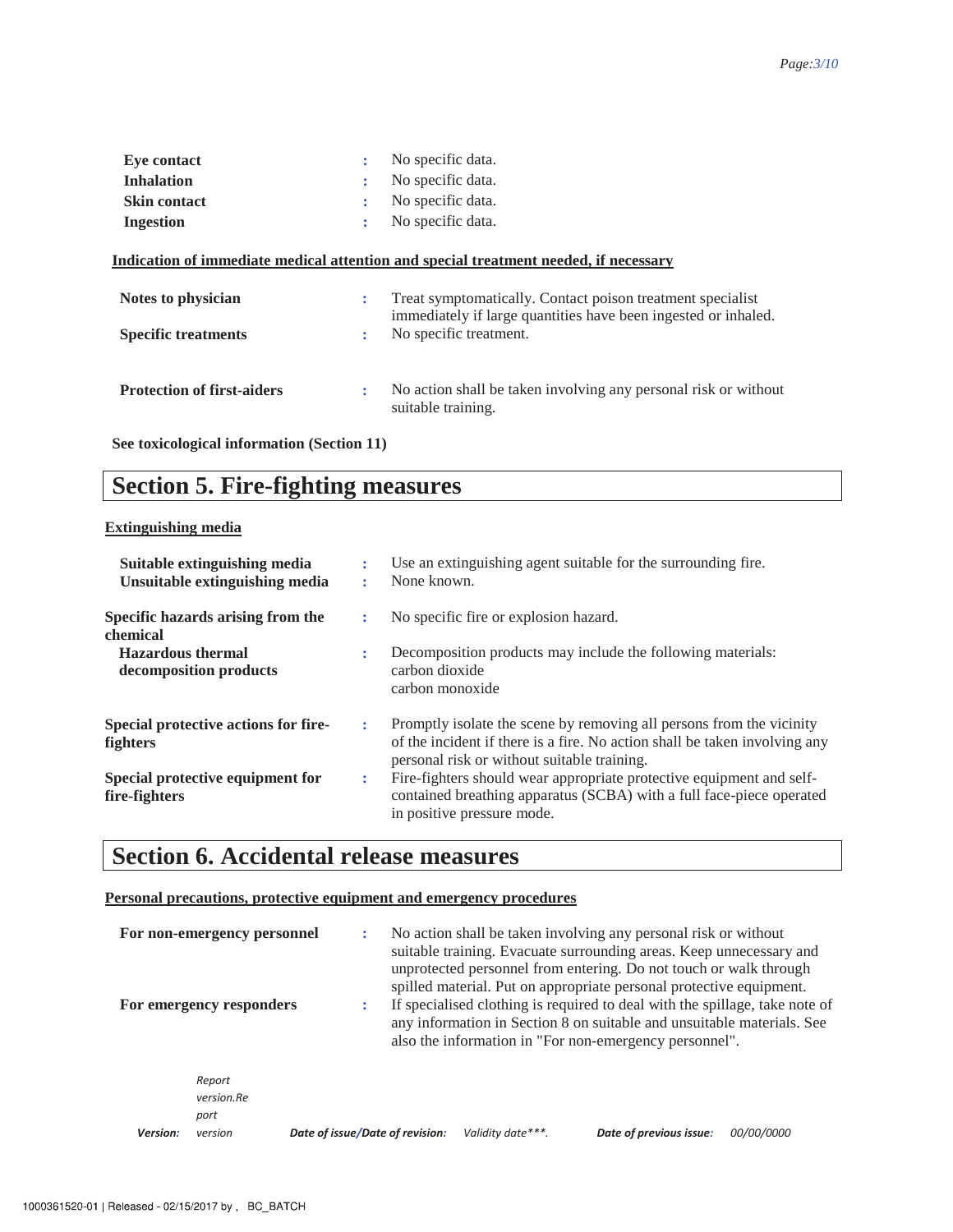| <b>Environmental precautions</b> |  | Avoid dispersal of spilled material and runoff and contact with soil,<br>waterways, drains and sewers. Inform the relevant authorities if the<br>product has caused environmental pollution (sewers, waterways, soil)<br>or air). |
|----------------------------------|--|-----------------------------------------------------------------------------------------------------------------------------------------------------------------------------------------------------------------------------------|
|----------------------------------|--|-----------------------------------------------------------------------------------------------------------------------------------------------------------------------------------------------------------------------------------|

### **Methods and materials for containment and cleaning up**

**Spill :** Move containers from spill area. Prevent entry into sewers, water courses, basements or confined areas. Vacuum or sweep up material and place in a designated, labeled waste container. Dispose of via a licensed waste disposal contractor. Note: see Section 1 for emergency contact information and Section 13 for waste disposal.

## **Section 7. Handling and storage**

### **Precautions for safe handling**

| <b>Protective measures</b><br>Advice on general occupational<br>hygiene | ÷<br>٠<br>٠ | Put on appropriate personal protective equipment (see Section 8).<br>Eating, drinking and smoking should be prohibited in areas where this<br>material is handled, stored and processed. Workers should wash hands<br>and face before eating, drinking and smoking. Remove contaminated<br>clothing and protective equipment before entering eating areas. See<br>also Section 8 for additional information on hygiene measures.                                                                               |
|-------------------------------------------------------------------------|-------------|----------------------------------------------------------------------------------------------------------------------------------------------------------------------------------------------------------------------------------------------------------------------------------------------------------------------------------------------------------------------------------------------------------------------------------------------------------------------------------------------------------------|
| Conditions for safe storage,<br>including any incompatibilities         | ÷           | Store in accordance with local regulations. Store in original container<br>protected from direct sunlight in a dry, cool and well-ventilated area,<br>away from incompatible materials (see Section 10) and food and<br>drink. Keep container tightly closed and sealed until ready for use.<br>Containers that have been opened must be carefully resealed and kept<br>upright to prevent leakage. Do not store in unlabeled containers. Use<br>appropriate containment to avoid environmental contamination. |

## **Section 8. Exposure controls/personal protection**

### **Occupational exposure limits**

| <b>Ingredient name</b>                                                     |        | <b>Exposure limits</b>                                                                                                                                                                                                                                                                                                                                                                                                                    |
|----------------------------------------------------------------------------|--------|-------------------------------------------------------------------------------------------------------------------------------------------------------------------------------------------------------------------------------------------------------------------------------------------------------------------------------------------------------------------------------------------------------------------------------------------|
| 1,3-Dioxolan-2-one, 4-methyl-                                              |        | None.                                                                                                                                                                                                                                                                                                                                                                                                                                     |
| Appropriate engineering controls<br><b>Environmental exposure controls</b> | ÷<br>÷ | Good general ventilation should be sufficient to control worker<br>exposure to airborne contaminants.<br>Emissions from ventilation or work process equipment should be<br>checked to ensure they comply with the requirements of<br>environmental protection legislation. In some cases, fume scrubbers,<br>filters or engineering modifications to the process equipment will be<br>necessary to reduce emissions to acceptable levels. |
| Individual protection measures                                             |        |                                                                                                                                                                                                                                                                                                                                                                                                                                           |
| Renort                                                                     |        |                                                                                                                                                                                                                                                                                                                                                                                                                                           |

#### **Version:** version Report  $version$ *Re* port *Date of issue/Date of revision:* Validity date<sup>\*\*\*</sup>. Date of previous issue: 00/00/0000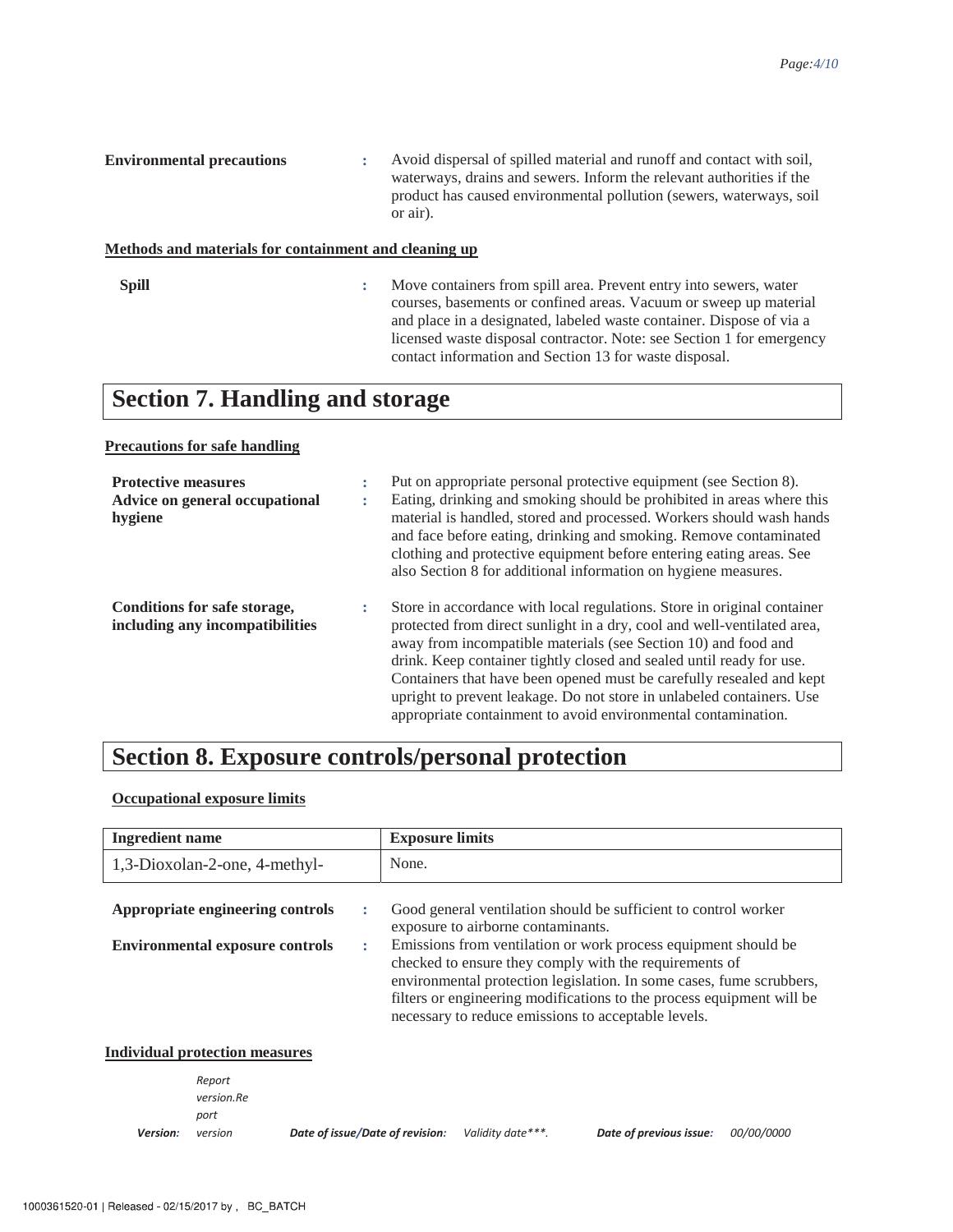| <b>Hygiene</b> measures       | ÷ | Wash hands, forearms and face thoroughly after handling chemical<br>products, before eating, smoking and using the lavatory and at the end<br>of the working period. Appropriate techniques should be used to<br>remove potentially contaminated clothing. Wash contaminated<br>clothing before reusing. Ensure that eyewash stations and safety<br>showers are close to the workstation location. |
|-------------------------------|---|----------------------------------------------------------------------------------------------------------------------------------------------------------------------------------------------------------------------------------------------------------------------------------------------------------------------------------------------------------------------------------------------------|
| <b>Eye/face protection</b>    | ÷ | Protective eyewear is not required, but may be used in situations were<br>contact is expected.                                                                                                                                                                                                                                                                                                     |
| <b>Skin protection</b>        |   |                                                                                                                                                                                                                                                                                                                                                                                                    |
| <b>Hand protection</b>        | ÷ | Chemical-resistant, impervious gloves complying with an approved<br>standard should be worn at all times when handling chemical products<br>if a risk assessment indicates this is necessary.                                                                                                                                                                                                      |
| <b>Body protection</b>        | ÷ | No special protective clothing is required.                                                                                                                                                                                                                                                                                                                                                        |
| Other skin protection         | ÷ | Appropriate footwear and any additional skin protection measures<br>should be selected based on the task being performed and the risks<br>involved and should be approved by a specialist before handling this<br>product.                                                                                                                                                                         |
| <b>Respiratory protection</b> | ÷ | Use a properly fitted, particulate filter respirator complying with an<br>approved standard if a risk assessment indicates this is necessary.<br>Respirator selection must be based on known or anticipated exposure<br>levels, the hazards of the product and the safe working limits of the<br>selected respirator.                                                                              |

# **Section 9. Physical and chemical properties**

### **Appearance**

| <b>Physical state</b>            | solid [Granule]<br>÷                                                            |            |
|----------------------------------|---------------------------------------------------------------------------------|------------|
| <b>Color</b>                     | Brown.<br>÷                                                                     |            |
| Odor                             | Slight<br>÷                                                                     |            |
| <b>Odor threshold</b>            | Not available.<br>÷                                                             |            |
| pH                               | Not available.<br>÷                                                             |            |
| <b>Melting point</b>             | Not available.<br>÷                                                             |            |
| <b>Boiling point</b>             | Not available.<br>÷                                                             |            |
| <b>Flash point</b>               | Not available.<br>÷                                                             |            |
| <b>Evaporation rate</b>          | Not available.<br>÷                                                             |            |
| Flammability (solid, gas)        | Not available.<br>÷                                                             |            |
| Lower and upper explosive        | <b>Lower:</b> Not available.<br>÷                                               |            |
| (flammable) limits               | <b>Upper:</b> Not available.                                                    |            |
| Vapor pressure                   | Not available.<br>$\ddot{\phantom{a}}$                                          |            |
| <b>Vapor density</b>             | Not available.<br>÷                                                             |            |
| <b>Relative density</b>          | Not available.<br>÷                                                             |            |
| <b>Solubility</b>                | Not available.<br>÷                                                             |            |
| <b>Partition coefficient: n-</b> | Not available.<br>÷                                                             |            |
| octanol/water                    |                                                                                 |            |
| Report                           |                                                                                 |            |
| version.Re                       |                                                                                 |            |
| port                             |                                                                                 |            |
| Version:<br>version              | Validity date***.<br>Date of issue/Date of revision:<br>Date of previous issue: | 00/00/0000 |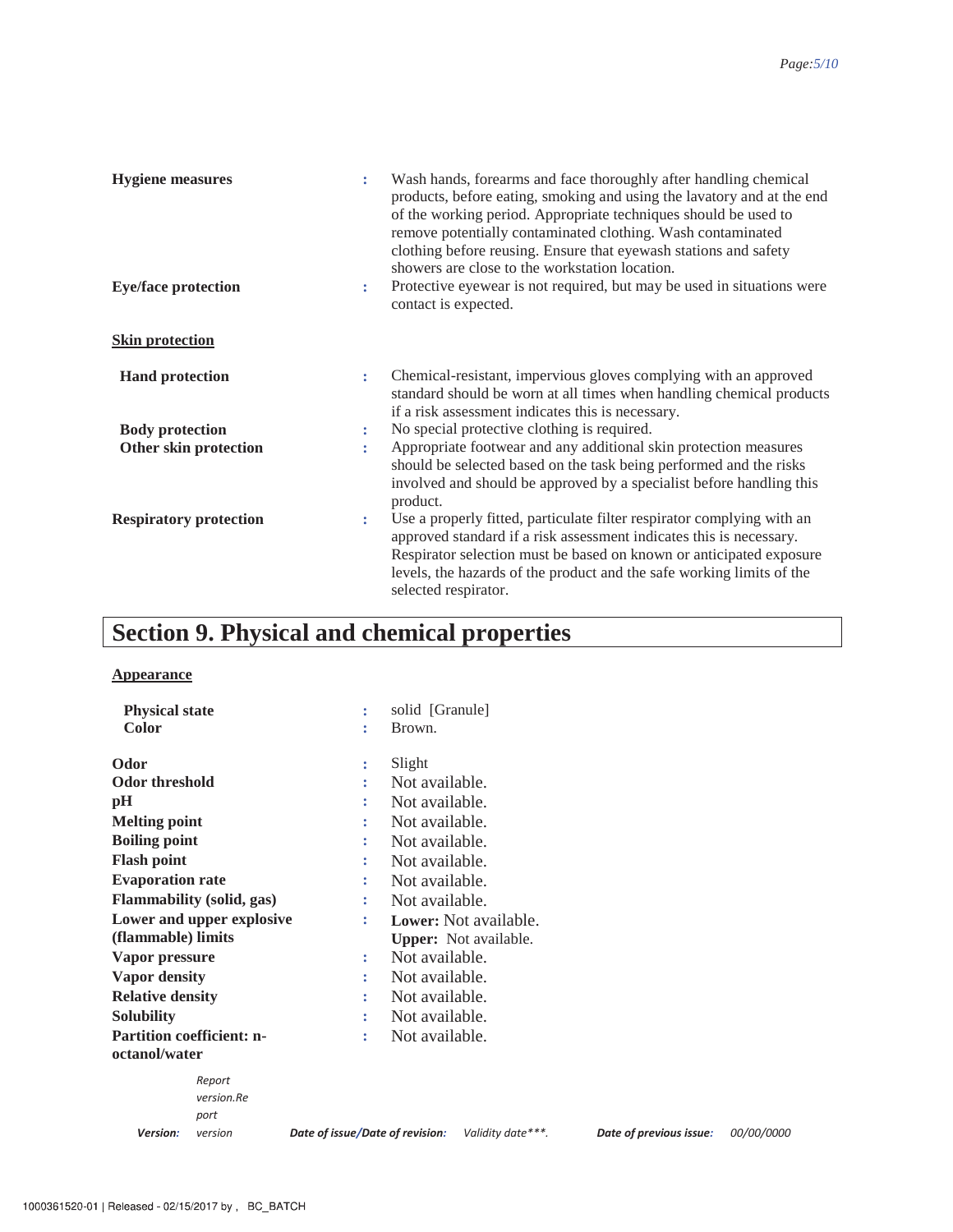| <b>Auto-ignition temperature</b> | Not available.                   |
|----------------------------------|----------------------------------|
| <b>Decomposition temperature</b> | : Not available.                 |
| <b>Viscosity</b>                 | <b>Dynamic:</b> Not available.   |
|                                  | <b>Kinematic:</b> Not available. |

# **Section 10. Stability and reactivity**

### **Reactivity :** No specific test data related to reactivity available for this product or

| $-$                                       |    | The operate that was also there are the thing of the second the same promote of |
|-------------------------------------------|----|---------------------------------------------------------------------------------|
|                                           |    | its ingredients.                                                                |
| <b>Chemical stability</b>                 |    | The product is stable.                                                          |
| <b>Possibility of hazardous reactions</b> |    | Under normal conditions of storage and use, hazardous reactions will            |
|                                           |    | not occur.                                                                      |
| <b>Conditions to avoid</b>                | ٠. | No specific data.                                                               |
| Incompatible materials                    |    | No specific data.                                                               |
| <b>Hazardous decomposition</b>            | ÷. | Under normal conditions of storage and use, hazardous decomposition             |
| products                                  |    | products should not be produced.                                                |
|                                           |    |                                                                                 |

## **Section 11. Toxicological information**

### **Information on toxicological effects**

**Acute toxicity**

| <b>Product/ingredient name</b> | <b>Result</b>   | <b>Species</b> | <b>Dose</b>     | <b>Exposure</b>          |
|--------------------------------|-----------------|----------------|-----------------|--------------------------|
|                                |                 |                |                 |                          |
|                                | LD50 Oral       | Rat            | $> 5,000$ mg/kg | $\overline{\phantom{0}}$ |
|                                | LC50 Inhalation | Rat            | $> 5$ mg/l      | 4 h                      |
|                                | LD50 Dermal     | Rat            | $> 5,000$ mg/kg | $\overline{\phantom{a}}$ |

**Conclusion/Summary :** No known significant effects or critical hazards.

### **Irritation/Corrosion**

| <b>Product/ingredient name</b> | <b>Result</b> | <b>Species</b> | <b>Score</b> | <b>Exposure</b> | <b>Observation</b> |
|--------------------------------|---------------|----------------|--------------|-----------------|--------------------|
|                                | Eyes -        | Rabbit         | 0.5          |                 |                    |
|                                | Redness of    |                |              |                 |                    |
|                                | the           |                |              |                 |                    |
|                                | conjunctivae  |                |              |                 |                    |
|                                | Skin -        | Rabbit         | 1.0          |                 |                    |
|                                | Erythema/Es   |                |              |                 |                    |
|                                | char          |                |              |                 |                    |

| <b>Conclusion/Summary</b> |                  |
|---------------------------|------------------|
| <b>Skin</b>               | Non-irritating   |
| Eves                      | : Non-irritating |
| <b>Respiratory</b>        | Non-irritating   |

### **Sensitization**

**Version:** version  $Report$  $version$ *Re* port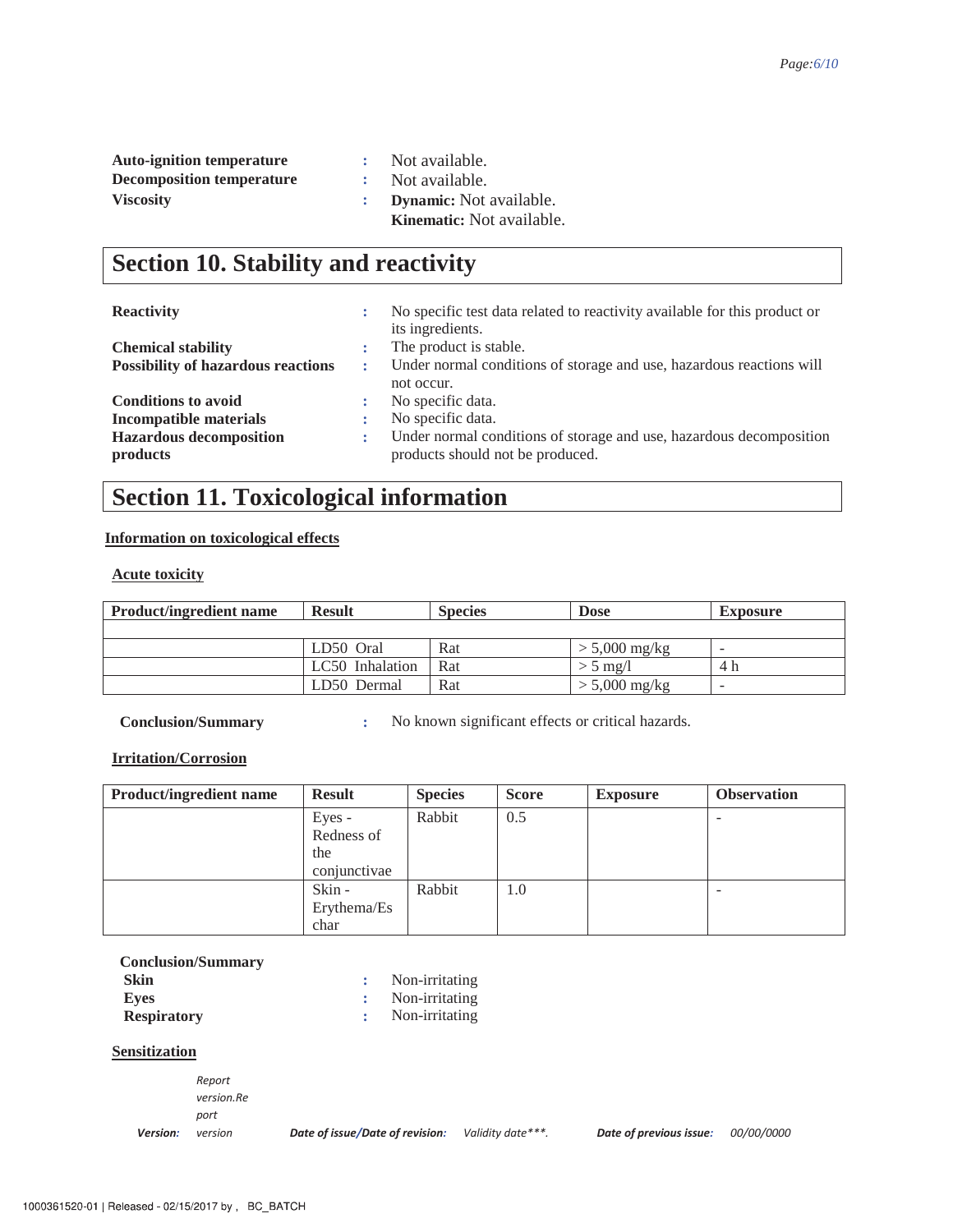| <b>Product/ingredient name</b>                                                                                            | Route of exposure    |                                                   | <b>Species</b> | <b>Result</b>   |
|---------------------------------------------------------------------------------------------------------------------------|----------------------|---------------------------------------------------|----------------|-----------------|
|                                                                                                                           | Skin                 |                                                   | Guinea pig     | Not sensitizing |
| <b>Conclusion/Summary</b>                                                                                                 |                      |                                                   |                |                 |
| <b>Skin</b>                                                                                                               | ÷                    | Not sensitizing                                   |                |                 |
| <b>Respiratory</b>                                                                                                        |                      | No results available.                             |                |                 |
| <b>Mutagenicity</b>                                                                                                       |                      |                                                   |                |                 |
| <b>Conclusion/Summary</b>                                                                                                 | ÷                    | No known significant effects or critical hazards. |                |                 |
| Carcinogenicity                                                                                                           |                      |                                                   |                |                 |
| <b>Conclusion/Summary</b>                                                                                                 | $\ddot{\phantom{a}}$ | No known significant effects or critical hazards. |                |                 |
| <b>Reproductive toxicity</b>                                                                                              |                      |                                                   |                |                 |
| <b>Conclusion/Summary</b>                                                                                                 | ÷                    | No known significant effects or critical hazards. |                |                 |
| <b>Teratogenicity</b>                                                                                                     |                      |                                                   |                |                 |
| <b>Conclusion/Summary</b>                                                                                                 | ÷                    | No known significant effects or critical hazards. |                |                 |
| <b>Specific target organ toxicity (single exposure)</b><br>Not available.                                                 |                      |                                                   |                |                 |
| <b>Specific target organ toxicity (repeated exposure)</b><br>Not available.<br><b>Aspiration hazard</b><br>Not available. |                      |                                                   |                |                 |
| Information on the likely routes of<br>exposure                                                                           | ÷                    | Not available.                                    |                |                 |
| Potential chronic health effects                                                                                          |                      |                                                   |                |                 |
| <b>Conclusion/Summary</b>                                                                                                 | ÷                    | No known significant effects or critical hazards. |                |                 |
| <b>General</b>                                                                                                            | ÷                    | No known significant effects or critical hazards. |                |                 |
| Carcinogenicity                                                                                                           | ÷                    | No known significant effects or critical hazards. |                |                 |
| <b>Mutagenicity</b>                                                                                                       |                      | No known significant effects or critical hazards. |                |                 |
| <b>Teratogenicity</b>                                                                                                     |                      | No known significant effects or critical hazards. |                |                 |
| <b>Developmental effects</b>                                                                                              |                      | No known significant effects or critical hazards. |                |                 |
| <b>Fertility effects</b>                                                                                                  | ÷                    | No known significant effects or critical hazards. |                |                 |

# **Section 12. Ecological information**

**Version:** version  $Report$  $version$ *Re* port

*Date of issue/Date of revision:* Validity date<sup>\*\*\*</sup>. Date of previous issue: 00/00/0000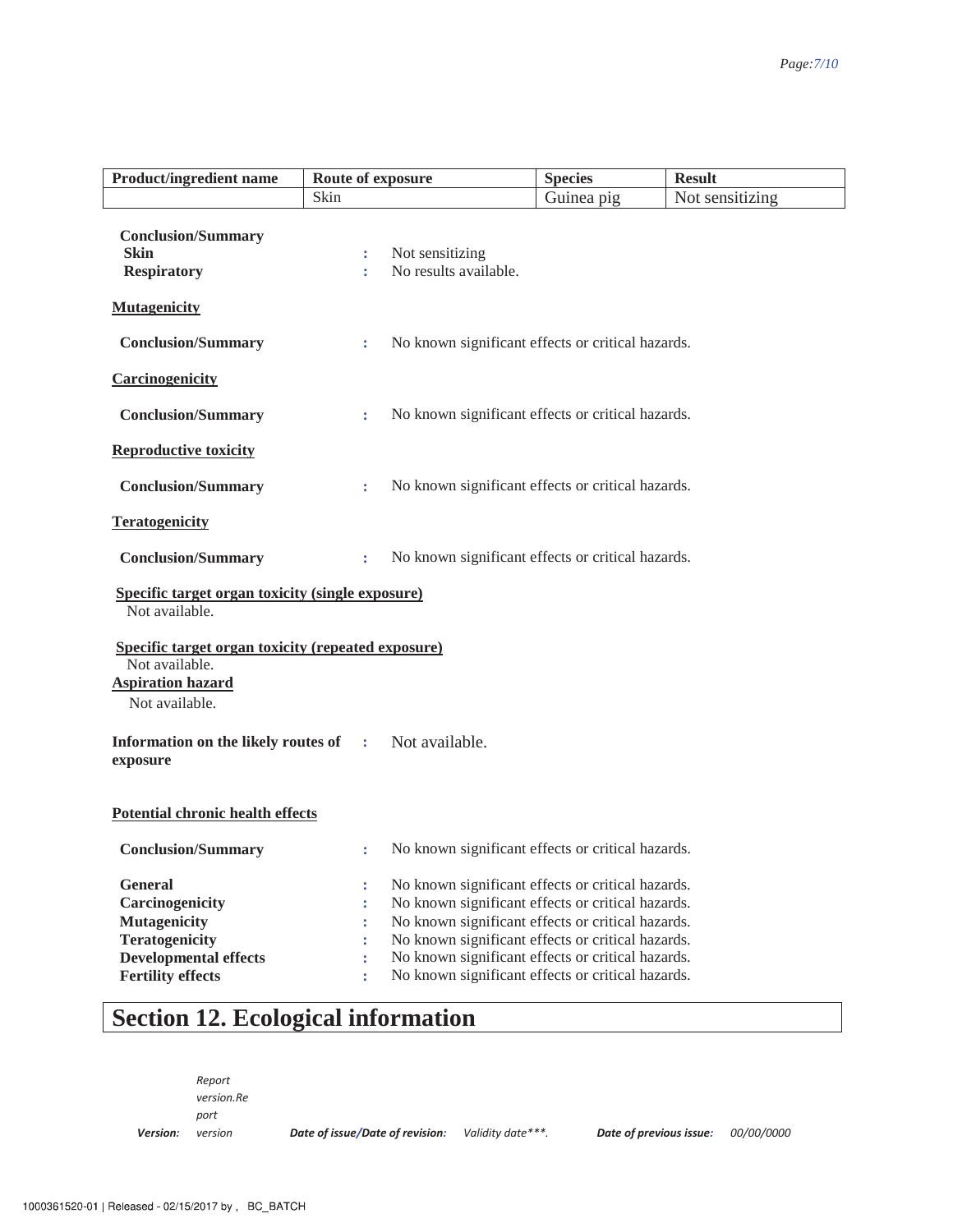#### **Toxicity**

| <b>Conclusion/Summary</b>                 | ÷ | Not available.                                    |
|-------------------------------------------|---|---------------------------------------------------|
| Persistence and degradability             |   |                                                   |
| <b>Conclusion/Summary</b>                 | ÷ | Not available.                                    |
|                                           |   |                                                   |
| <b>Mobility in soil</b>                   |   |                                                   |
| Soil/water partition coefficient<br>(KOC) | ÷ | Not available.                                    |
| Other adverse effects                     | ÷ | No known significant effects or critical hazards. |

### **Section 13. Disposal considerations**

**Disposal methods :** The generation of waste should be avoided or minimized wherever possible. Disposal of this product, solutions and any by-products should at all times comply with the requirements of environmental protection and waste disposal legislation and any regional local authority requirements. Dispose of surplus and non-recyclable products via a licensed waste disposal contractor. Waste should not be disposed of untreated to the sewer unless fully compliant with the requirements of all authorities with jurisdiction. Waste packaging should be recycled. Incineration or landfill should only be considered when recycling is not feasible. This material and its container must be disposed of in a safe way. Empty containers or liners may retain some product residues. Avoid dispersal of spilled material and runoff and contact with soil, waterways, drains and sewers.

### **Section 14. Transport information**

| <b>Regulatory</b>      |        |                             |  |
|------------------------|--------|-----------------------------|--|
| information            | UN no. | <b>Proper shipping name</b> |  |
| <b>DOT</b>             |        | Not Regulated               |  |
| IATA(C)                |        | Not Regulated               |  |
| IATA(P)                |        |                             |  |
| <b>IMDG</b>            |        | Not Regulated               |  |
| <b>TDG</b>             |        | Not Regulated               |  |
| $PG^*$ : Packing group |        |                             |  |
|                        |        |                             |  |

## **Section 15. Regulatory information**

### **Precautionary statements**

**Version:**  $Report$  $version$ *Re* port

*version Date of issue/Date of revision: Validity date\*\*\*. Date of previous issue:* 00/00/0000

**information PG\* Note**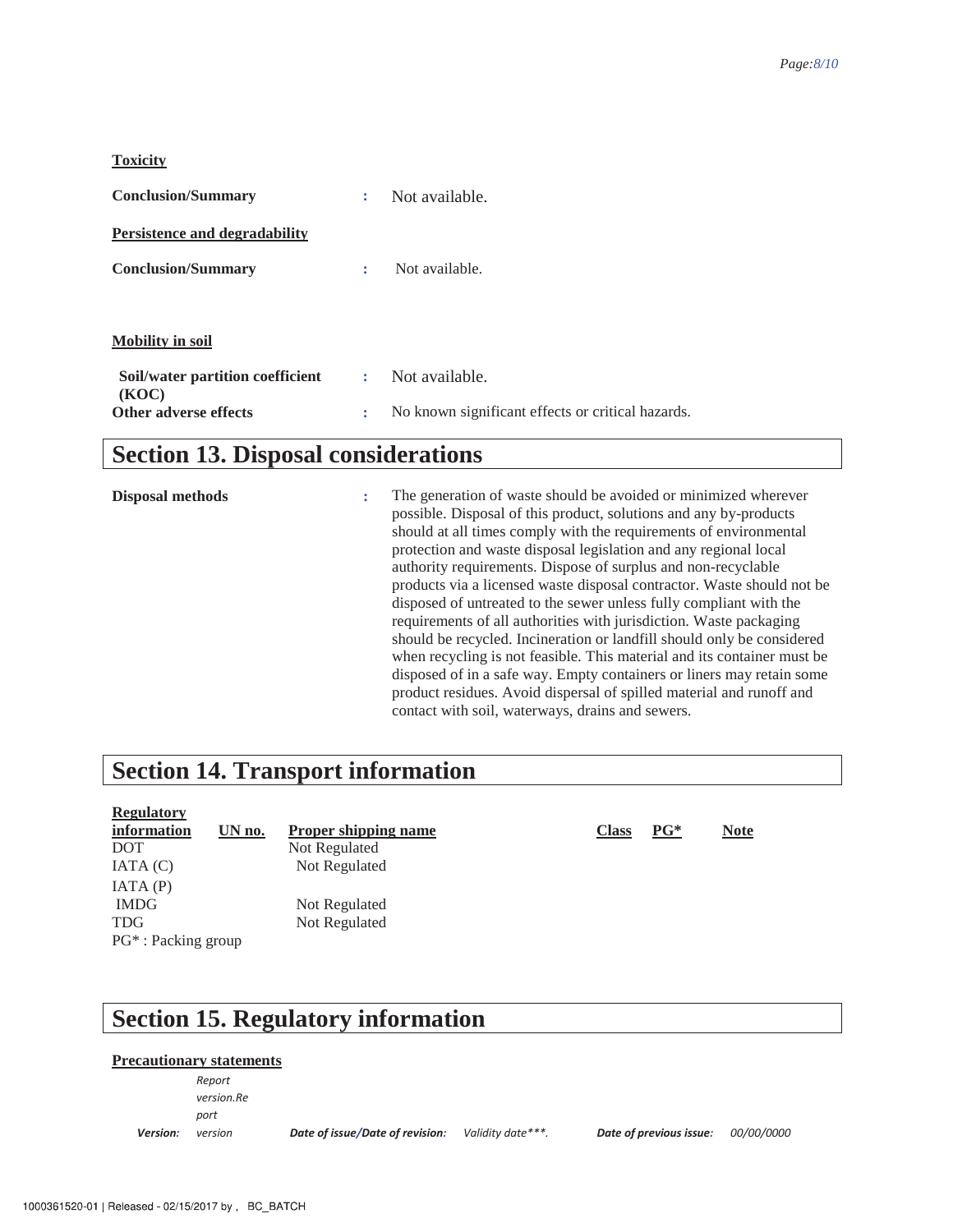| <b>Signal word</b>                    |   | <b>CAUTION!</b>                |                                                       |
|---------------------------------------|---|--------------------------------|-------------------------------------------------------|
| <b>Emergency Overview</b>             | ř | Keep out of reach of children. |                                                       |
| <b>U.S. Federal regulations</b>       |   | ÷                              | United States inventory (TSCA 8b):<br>Not determined. |
| <u>State regulations</u>              |   |                                |                                                       |
| California Prop. 65<br>Not available. |   |                                |                                                       |
| <b>International lists</b>            |   |                                |                                                       |
| <b>National inventory</b>             |   |                                |                                                       |
| <b>Australia</b>                      |   |                                | Not determined.                                       |
| Canada                                |   |                                | Not determined.                                       |
| <b>China</b>                          |   |                                | Not determined.                                       |
| <b>Europe</b>                         |   |                                | Not determined.                                       |
| <b>Japan</b>                          |   |                                | Not determined.                                       |
| <b>Malaysia</b>                       |   |                                | Not determined.                                       |
| <b>New Zealand</b>                    |   |                                | Not determined.                                       |
| <b>Philippines</b>                    |   |                                | Not determined.                                       |
| <b>Republic of Korea</b>              |   | t                              | Not determined.                                       |
| <b>Taiwan</b>                         |   | ÷                              | Not determined.                                       |

### **Section 16. Other information**

**National Fire Protection Association (U.S.A.):** 



**Reprinted with permission from NFPA 704-2001, Identification of the Hazards of Materials for Emergency Response Copyright ©1997, National Fire Protection Association, Quincy, MA 02269. This reprinted material is not the complete and official position of the National Fire Protection Association, on the referenced subject which is represented only by the standard in its entirety.** 

**Copyright ©2001, National Fire Protection Association, Quincy, MA 02269. This warning system is intended to be interpreted and applied only by properly trained individuals to identify fire, health and reactivity hazards of chemicals. The user is referred to certain limited number of chemicals with recommended classifications in NFPA 49 and NFPA 325, which would be used as a guideline only. Whether the chemicals are classified by NFPA or not, anyone using the 704 systems to classify chemicals does so at their own risk.** 

| Version: | port<br>version      | Date of issue/Date of revision: | Validity date***. | Date of previous issue: | <i>00/00/0000</i> |  |
|----------|----------------------|---------------------------------|-------------------|-------------------------|-------------------|--|
|          | Report<br>version.Re |                                 |                   |                         |                   |  |